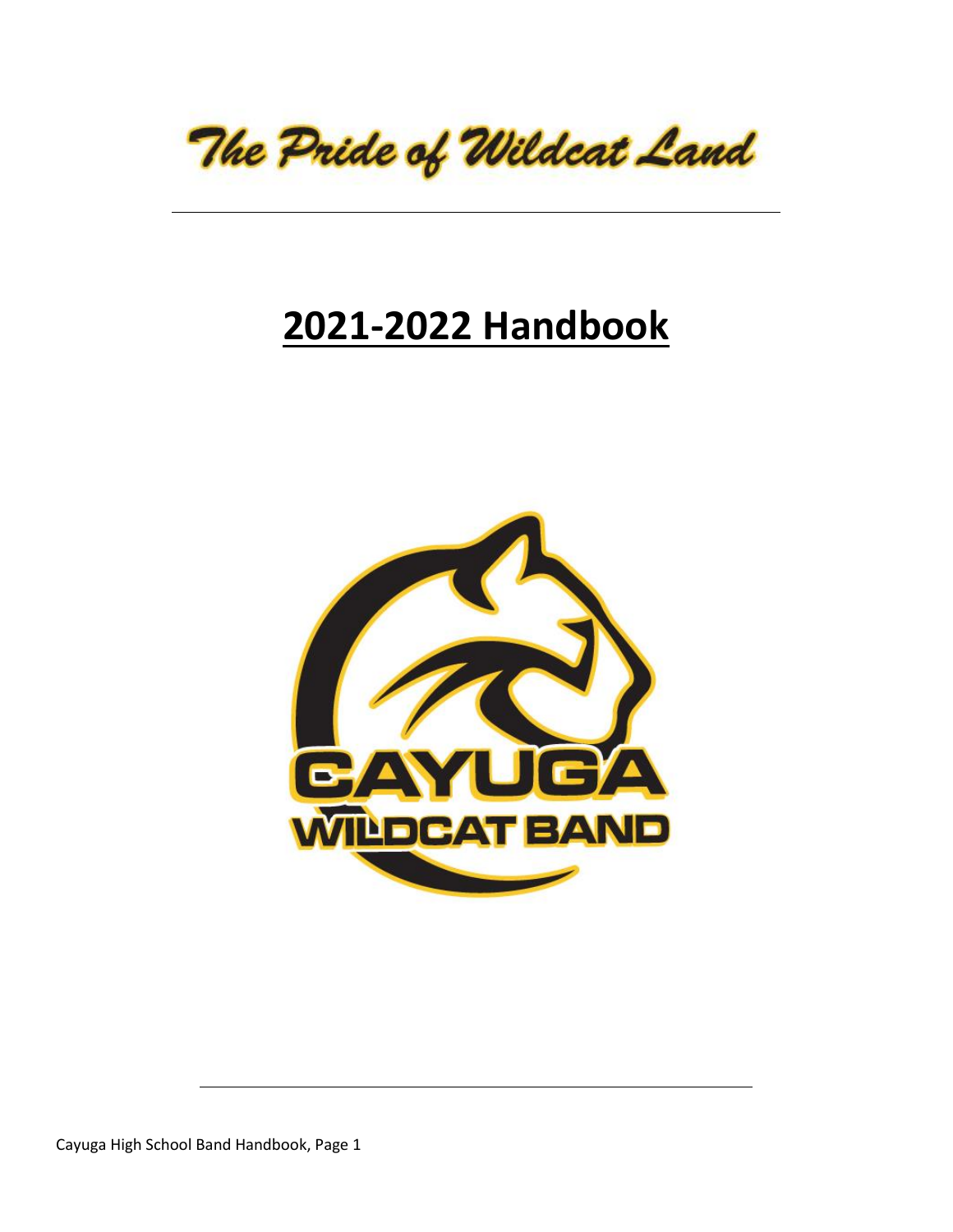# **Objectives of the Cayuga High School Band**

- 1. To help develop responsible young adults.
	- a. Develop strong moral character,
	- b. Develop good work ethic,
	- c. To teach accountability for all actions,
	- d. Develop proper attitude and drive to succeed,
	- e. Develop a team spirit in working with others,
	- f. To help students achieve their potential through discipline, determination, and dedication.
- 2. To work for a continuous musical growth in the school and community.
	- a. To develop an appreciation of a variety of music,
	- b. To encourage superior standards of musical performance,
	- c. To maintain a well-organized instrumental program,
	- d. To inspire students to continue with music beyond high school,
	- e. To instill in people an awareness of music's importance in the enrichment of the human spirit.
- 3. To contribute to the energy, school spirit of Cayuga ISD by performing at a very high level during pep rallies, football games, community events, and other activities.
- 4. To develop cooperation, teamwork, unity, and a true feeling of family.

In addition to the rewards of discipline, dedication, and determination, one also belongs to a band because it is both fun and successful. There is a genuine exhilaration in making music in a concert hall and on the field. Being in the Cayuga High School Band will not only be a great experience, but an opportunity to be a part of a student organization that IS a family.

### **CHECK YOUR EGO AND YOUR ATTITUDE AT THE DOOR!**

Instructional correction and constructive criticism are an everyday part of participating in band! Remember, we are all on the same team. If you get reprimanded, it is probably because you are doing something you are not supposed to. If this happens, take the constructive criticism and learn from it. We are correcting the action, not you as a person. If we are going to achieve our goals it will take everyone's full effort even when we may be tired and ready to give up.

### **WHAT ATTITUDE SHOULD I HAVE?**

Have a helping and friendly attitude. Be humble and selfless. Being selfless to your fellow peers will make us go further than we ever could as individuals. Be ready to work hard on the field and in the band room. This program will be a team in every sense of the word. Understand, poor attitudes will not be tolerated. If you are going to be negative, you can be replaced.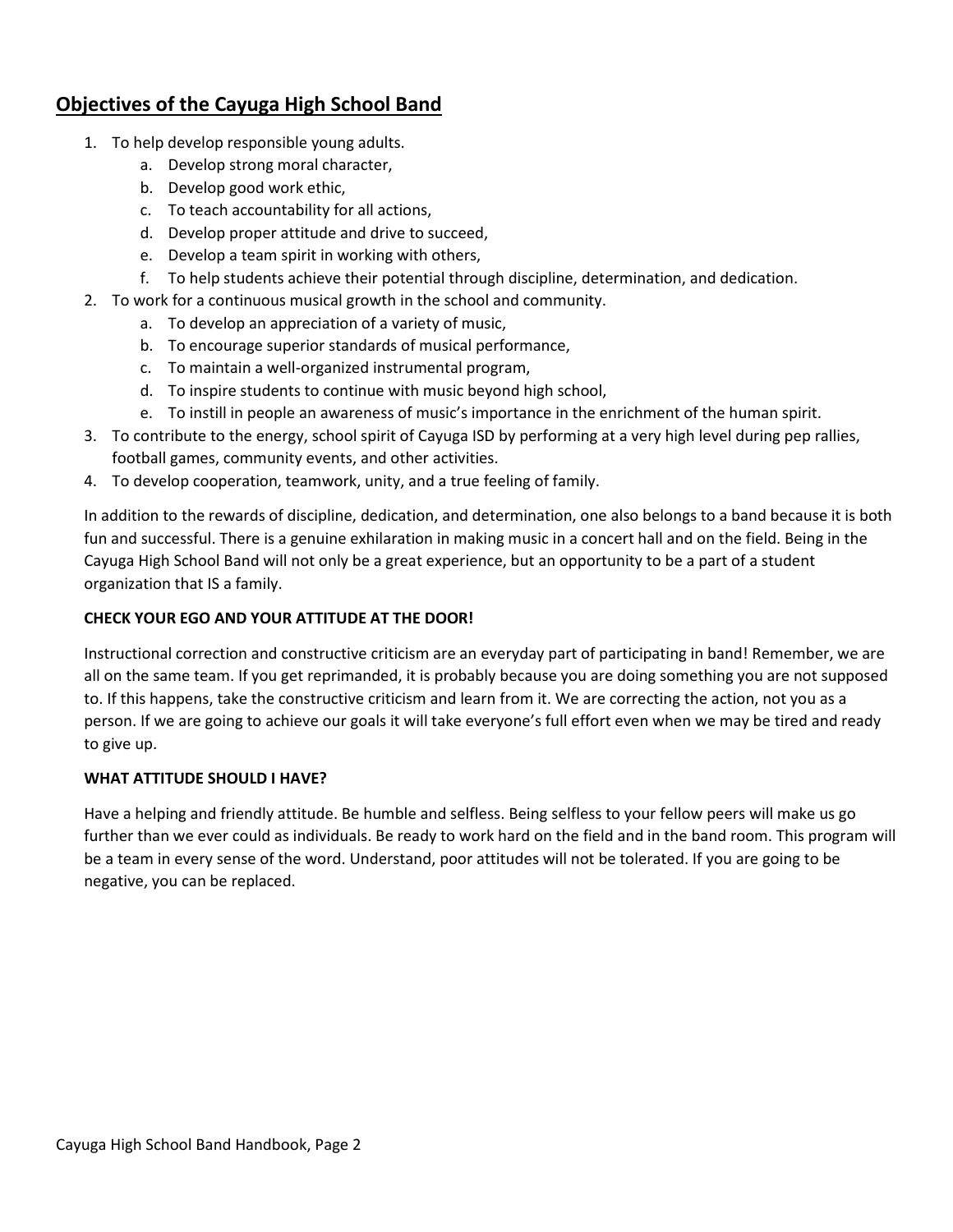# **Rehearsal Procedures**

I love to have fun, that is why we are here. BUT, there is a time for work and a time for play. Rehearsal time is valuable and every minute must be used for rehearsal, not for joking around and discipline correction. The following regulations are used in all great musical organizations as they are the foundation of our rehearsal procedures:

- 1. Band students will sit in their seats with instruments, music, pencil and other necessary equipment.
- 2. When directed, the band will warm up together.
- 3. A band member is considered tardy if they are not seated by the time the tardy bell rings (or as a designated rehearsal time is given).
- 4. Absences will only be excused with a note from a parent or doctor non-emergencies must be cleared BEFOREHAND.
- 5. Any student who disrupts the band rehearsal in any manner (I.E. excessive talking, horseplay, and/or distracting behavior) will be removed from rehearsal. Persistent disciplinary problem students will be removed from the band permanently.
- 6. The rehearsal room, storage rooms, uniform room, and rest rooms will be kept clean and orderly. Instruments must be store in the proper case and in their cubbies. Keep storage shelves free of trash, waste paper, and FOOD!
- 7. The bulletin board or whiteboard should be read when entering the rehearsal room and its instructions must be followed – this helps class move quickly and efficiently.
- 8. Students are not to begin packing up instruments until instructed to do so, you will be given plenty of time!
- 9. No gum, food, or drink (other than water) allowed in the band hall during rehearsals.

### **Marching Band Procedures**

How the band looks at performances is the first impression we get to make in a stadium. We must look like a unit, not individuals. We must make every facet of our performance spirited and exciting. Whether we are cheering in the stands or playing on the field, it must be excellent. The band, the student body, the football team, and cheerleaders are all a billboard for Cayuga ISD. Let's make our image unforgettable. At halftime, take the field with pride in your school and have fun in creating an unforgettable performance. Here are some general guidelines for game performance:

- 1. Band members must pass a uniform inspection prior to all football games. Continued failure to pass inspection will result in loss of your third quarter break and marching spot.
- 2. The band will enter the stands as a UNIT.
- 3. Non-band members will not be allowed to sit in the band formation in the stands.
- 4. The entire band stands when playing music and stays seated when instructed to have a seat.
- 5. Stay in your block position in the stands. During the game, the band will play a lot, and will cheer on our team. While the band is not playing or cheering you may visit with your neighbors or watch the game but wandering around the stands is not allowed.
- 6. Hold on to your instrument at all times, you will be responsible for any damages made.
- 7. During the game band members may go to the restroom for emergencies only.
- 8. Food, drink, or gum is not allowed in the stadium during the game only water. Any food purchased during  $3^{rd}$ quarter music be finished by call time for  $4<sup>th</sup>$  quarter.
- 9. Students will EARN 3<sup>rd</sup> quarter off and must return to the band stands when there is ONE MINUTE remaining in the quarter.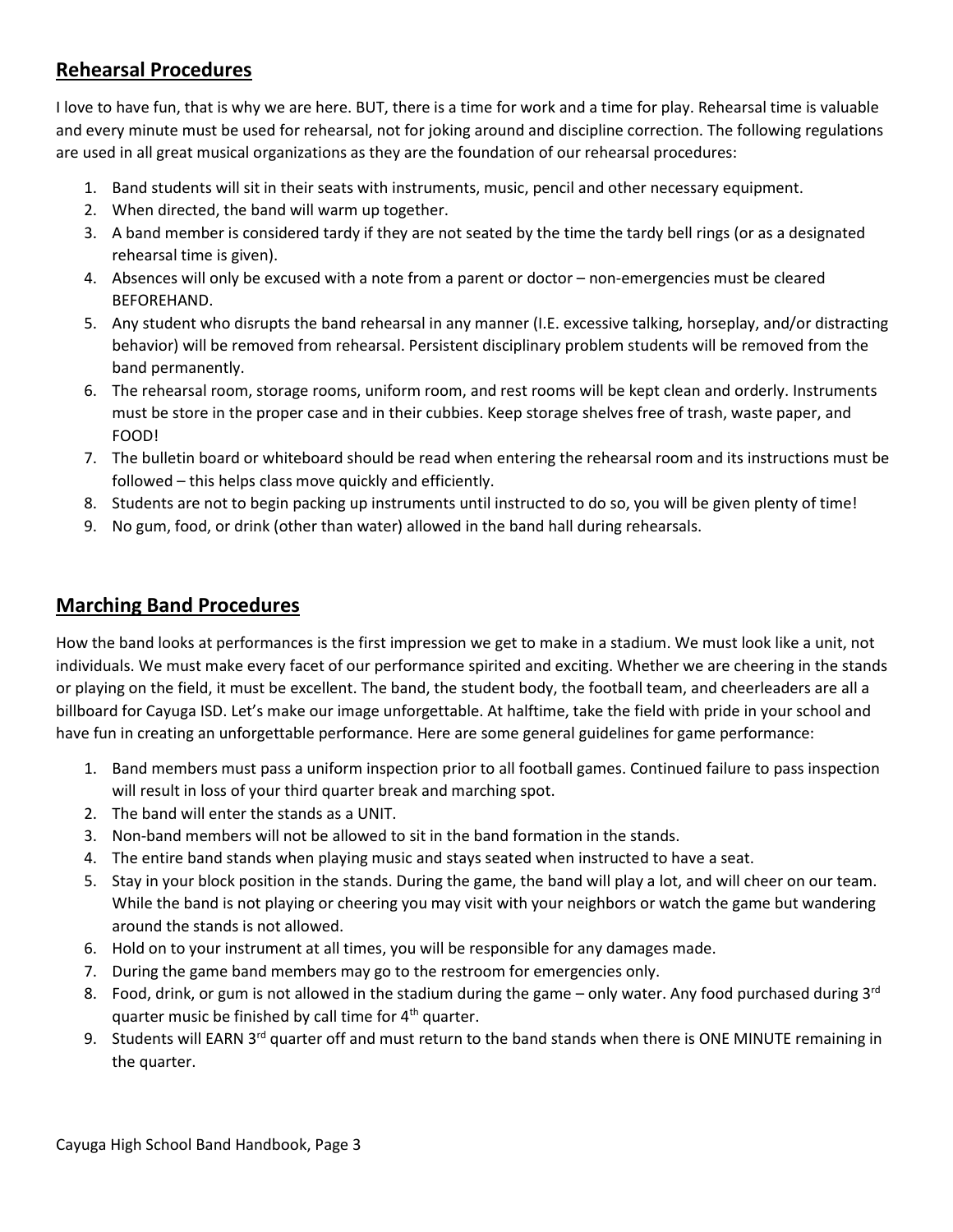# **Marching Band Alternates**

An alternate marcher is a band member who does not have a marching spot due to:

- 1. Missed rehearsals without prior director approval,
- 2. Not coming to summer band,
- 3. Trouble with marching accuracy,
- 4. Trouble with playing accuracy,
- 5. Attitude problems,
- 6. Repeated failure of uniform inspection,
- 7. Repeated failure to pass off music/memorization checks.

# **Extra Rehearsals**

In order to give Cayuga High School, Cayuga ISD, and our community a band it can be proud of, it is necessary to have extra rehearsals outside of school hours, just as the athletic teams have workouts and practices before and after school in order to excel in their activities.

- 1. We will have Monday Night rehearsals from 6:00pm-8:30pm during the marching season. These are required attendance rehearsals for every band member. Failure to attend will result in punishment or replacement.
- 2. Sectional rehearsals or individual playing tests will be held for each section at the discretion of the band director and with adequate notice.
	- a. Memorization checks will be held during the sectional or playing tests. Failure to complete memorization checks may result in being placed on alternate status.
- 3. There will be marching band clinics and concert band clinics throughout the year by outstanding directors from this area and surrounding states both during class and outside of school. These are required attendance rehearsals by every band member.
- 4. Summer band is a very important part of the Cayuga High School Band. Attendance at summer band is required if the student wishes to participate in the Cayuga High School Band.

# **Public Performances & Appearances**

Your presence is essential to the success of the band. Every member is expected to attend every performance, appearance, and rehearsal. Illness will be an accepted excuse if the director is notified prior to the performance BY THE PARENT, otherwise the student will be counted absent and will be disciplined accordingly.

- 1. All rehearsal rules and regulations are in effect during a performance or appearance.
	- a. Be on time
	- b. Be ready
	- c. Be on your best behavior
- 2. Do not plan to leave a performance or rehearsal early.
- 3. When the band is in the public, make sure you are always representing yourself, your band family, your school, and your community in a positive light and manner. One member can make the entire band look bad, and we only ever get one chance to make a great first impression.

# **Band Calendar**

The band calendar is subject to change throughout the school year. Students and parents will be notified of any changes in a timely manner. \*\*\*A full calendar will be made available once football schedule has been set, for now see the following: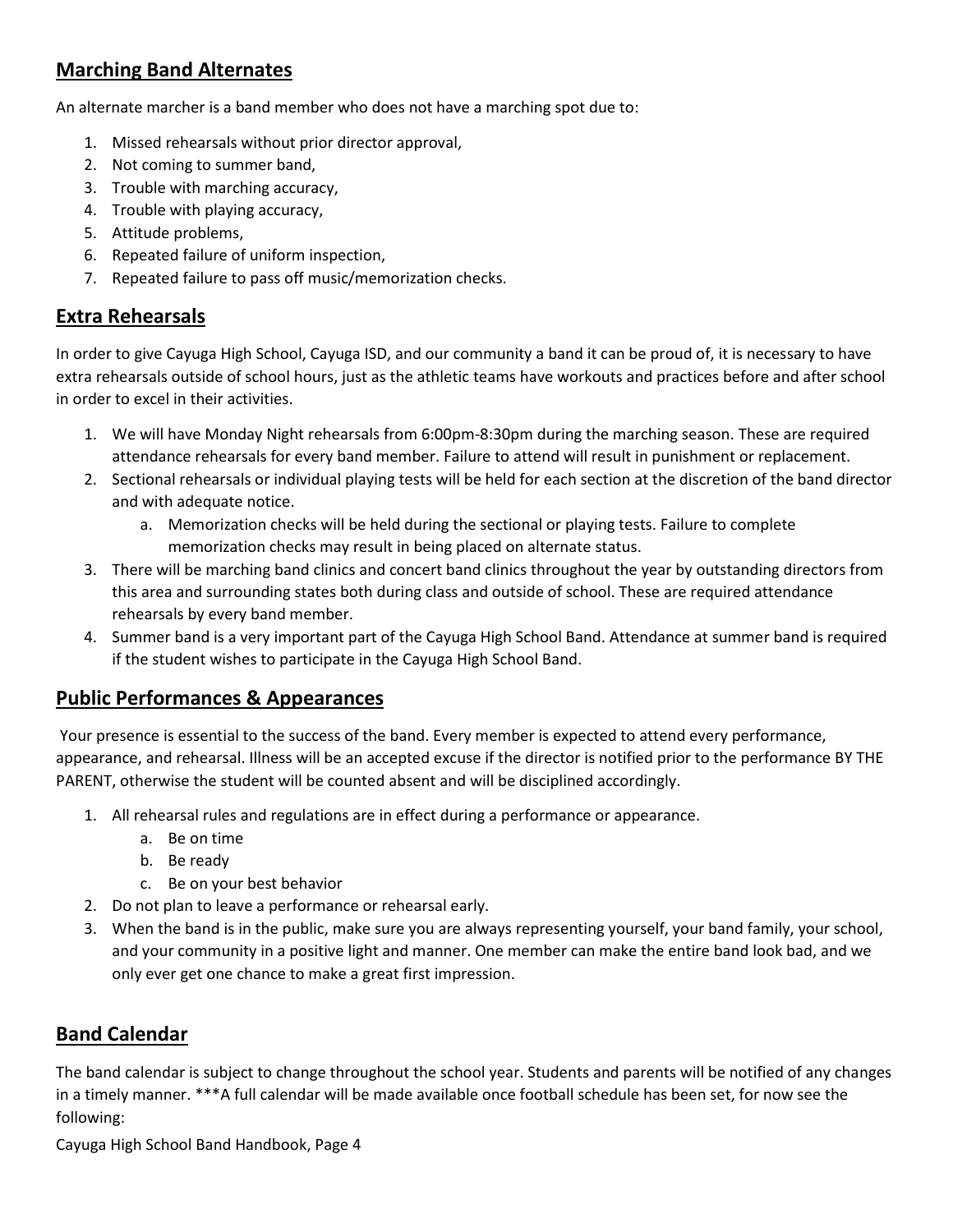# **School Owned Instruments**

If you have been fortunate enough to be entrusted with a school owned instrument, do not forget that you are responsible at all times for the instrument, its case, and any accessories checked out with it. Any damage resulting from carelessness or lack of proper care will be charged to you and in extreme cases an individual may no longer be allowed to use a school owned instrument. Continuous abuse and/or intentional vandalism to school instruments will not be tolerated or go unpunished.

A repair fee will be charged in order to restore school owned instruments as a result of negligence.

# **The Uniform**

- **Marching Band:**
	- 1. Each band member will be individually responsible for their uniform(s) and all their accessories. We will have two uniforms for marching season:
		- a. Hot weather uniform
			- i. Band T-Shirt (purchased from director)
			- ii. Black Band Athletic Shorts (purchased from director)
			- iii. Tall band socks (purchased from director)
			- iv. Black marching shoes (purchased from director or band issued)
			- v. Black Baseball cap (purchased from director)
			- vi. Band face mask (purchased from director)
		- b. Marching Uniform
			- i. White jacket (band issued)
			- ii. Black bibbers/marching band pants (band issued)
			- iii. Gauntlets and drop/cape (band issued)
			- iv. All other items listed under hot weather uniform
	- 2. The band uniform will be hung properly in the uniform bag with the shoes in the shoe pocket on the back of the bag.
	- 3. Uniforms will be inspected before issuing and before turning in every week they are worn. Should your uniform need any attention or repairs, you must notify the uniform crew immediately upon delivery. Do not wait until the next Friday night to tell somebody!
		- a. When conducting the check-in inspection, section leaders, drum majors, uniform crew and band director will be looking for the following:
			- i. Pants hung correctly with creases together and seams properly aligned
			- ii. Jacket hung correctly with the wings folded in and jacket zipped up
			- iii. Shoes cleaned off and properly stored in the shoe pouch of the uniform bag
	- 4. Students are individually responsible for uniform cleaning and maintenance.
		- a. Uniforms are DRY CLEAN ONLY.
	- 5. No jewelry will be allowed in uniform.
	- 6. School colored cold weather clothing (hoodies, long sleeves, gloves, etc.) and blanket may be worn at the director's discretion for winter weather games.
	- 7. In the chance of bad weather
		- a. Do your best to have some sort of rain protection (poncho, umbrella, rain jacket, etc.)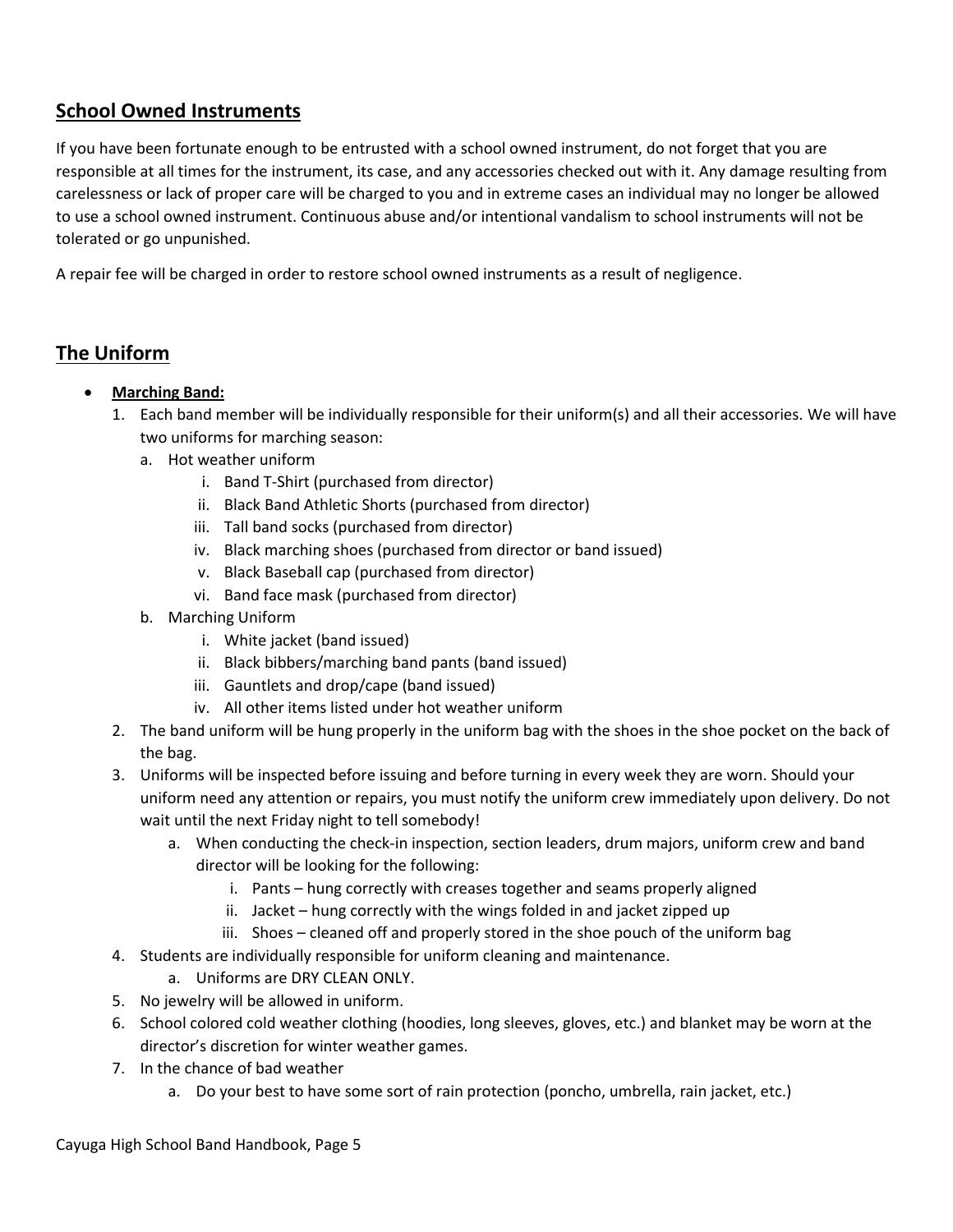- b. Uniforms will be laid out to dry in the band hall and not placed in garment bag this will serve as inspection.
- 8. As with school owned instruments, the uniform is also owned by the school, payment for any damage to the uniform is at the responsibility of the student.

### **Concert Band:**

- 1. All Black
	- Boys
		- Black long sleeve button up shirt (black tie optional)
		- Black dress pants/slacks not jeans
		- Black belt (shirt will be tucked in)
		- Black socks (skin will not show!)
		- Black dress shoes
	- Girls
		- Black long sleeve button up shirt or long sleeve blouse (not see through)
		- Black dress pants/slacks not jeans or leggings
		- Black dress shoes not sandals heels, dressy boots, or flats are fine.



# **Band Leadership Council and Duties**

### **Description of Leadership Positions**

The band director appoints the student Leadership Council of the Cayuga Wildcat Band after auditions, interviews, and essays have been received. All students are looked upon as potential future leaders from the time they enter the band program as  $8<sup>th</sup>$  graders. These positions are full year appointments, even though some duties listed below may refer only to Marching season.

All students appointed as leaders shall, in addition to their listed duties, strive to uphold the image and spirit of the band at all times. These appointments are to be considered an honor and a responsibility, **not a privilege**. Leaders should aid the band director in every way possible. Please be aware that all leaders are to be available to teach or help teach at all camps/sectionals/rehearsals for Marching and Concert Band. You are expected to keep the lines of communication open between each other and between students and the director at all times.

Leadership positions include: Drum Major, Band Captain, Section Leaders, Librarians, Loading Crew Captain, and Uniform Crew.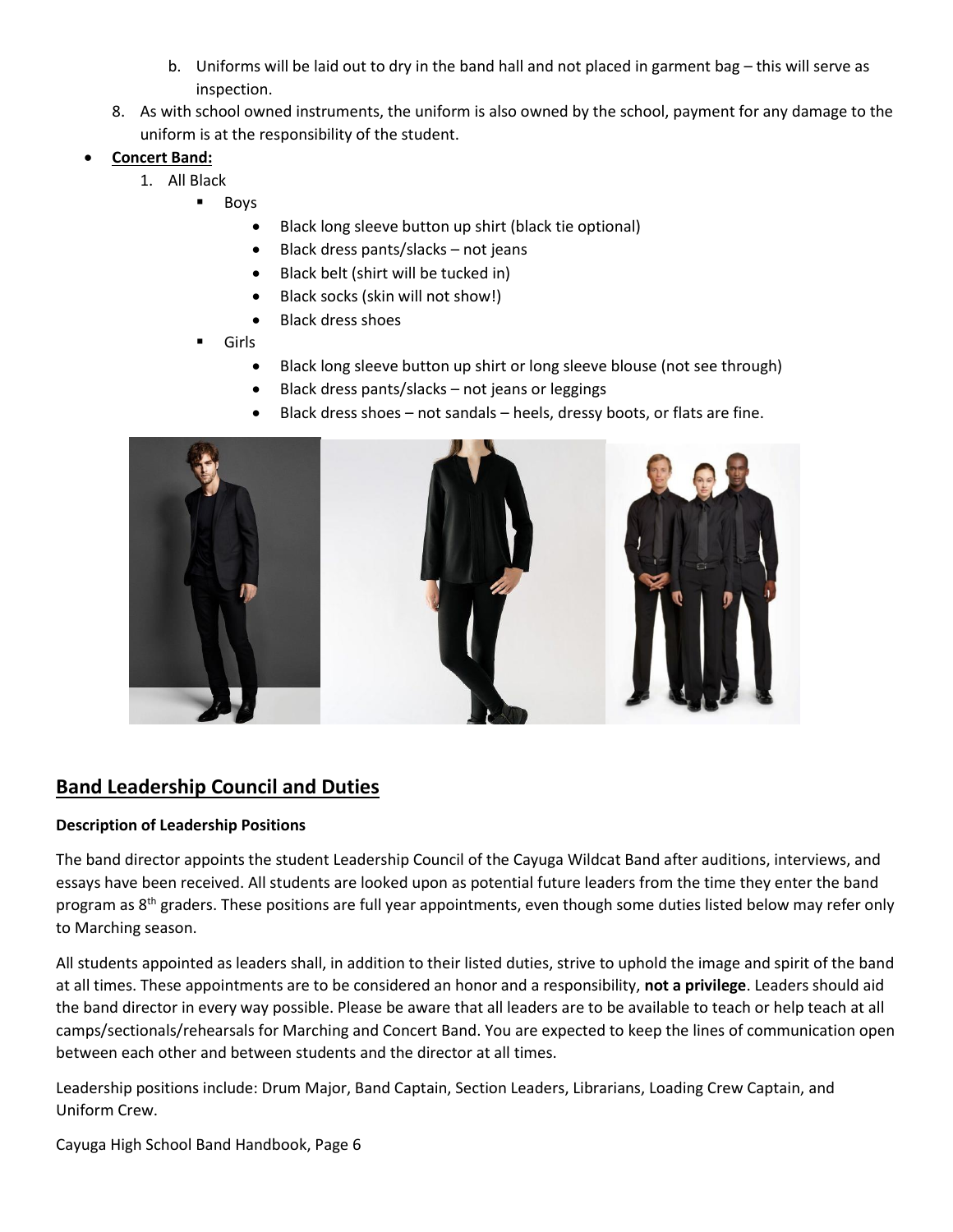#### **Drum Major** - also see separate section in handbook.

- 1. Enforces rules and maintains order during marching rehearsals.
- 2. Conducts stretching and warm-up exercises at marching rehearsals.
- 3. Directs and controls the band in field rehearsals and performances.
- 4. Helps the Band Captain in setting up Marching Practice Field for rehearsal sound system.
- 5. Maintains "esprit de corps" within the band.
- 6. Reports any major problems to the director.
- 7. Assists the Band Captain with uniform inspections and overseeing section leaders during marching rehearsals.
- 8. Conducts and is in charge of pep rallies.
- 9. Conducts the band in the stands at football games.
- 10. Assists the band director in all ways possible.
- 11. Helps with the organization of the annual Band Banquet.

Qualifications include: proficiency on respected instrument; ability to read musical score; ability to properly warm up band; at least 2 years' experience in CHS Band.

#### **Band Captain**

- 1. Enforces band rules and maintains order.
- 2. Maintains "esprit de corps" within the band.
- 3. Makes announcements to the band as directed or when the need arises.
- 4. Set up Marching Practice Field for rehearsal sound system, yard line markers, etc.
- 5. Oversees section leaders during marching rehearsals.
- 6. Meets periodically with section leaders to assist with any problems that may arise.
- 7. Assists section leaders with uniform inspections.
- 8. Reports any major problems to the director.
- 9. Assists the band director in all ways possible.
- 10. Helps with the organization of the annual Band Banquet.

Qualifications include: 2 years' experience in Marching Band, proficient on instrument, ability to communicate one-on-one or speak in front of large group.

#### **Section Leader**

- 1. Enforces band rules and maintains order.
- 2. Directs after-school section rehearsals.
- 3. Maintains "esprit de corps" within the band.
- 4. Is responsible for section's marching and playing performance on the field and behavior in the stands.
- 5. Inspects uniforms of section members.
- 6. Attends all meetings called by the Leadership Council.
- 7. Reports any problems to the Band Captain or Drum Majors.
- 8. Helps to keep instrument cubby area clean.
- 9. Makes sure that all rehearsal sites are clean before leaving.
- 10. Helps with the organization of the annual Band Banquet.

Qualifications include: 2 years' experience in Marching Band; proficient on instrument.

### **Percussion Section Leader**

All of the duties of section leaders, plus the following:

- 1. Directs percussion rehearsals during the summer and the regular marching seasons.
- 2. Is responsible for seeing that all percussion equipment is put in its proper place after each rehearsal and kept in an orderly manner.
- 3. Helps keep percussion areas in the band hall clean and organized.
- 4. Oversees the loading and unloading of all percussion equipment at all band functions.
- 5. Helps keep record of all issued equipment and its condition.
- 6. Reports any vandalism to the band director immediately.

Qualifications include: 2 years' experience in Marching Band; proficient on instrument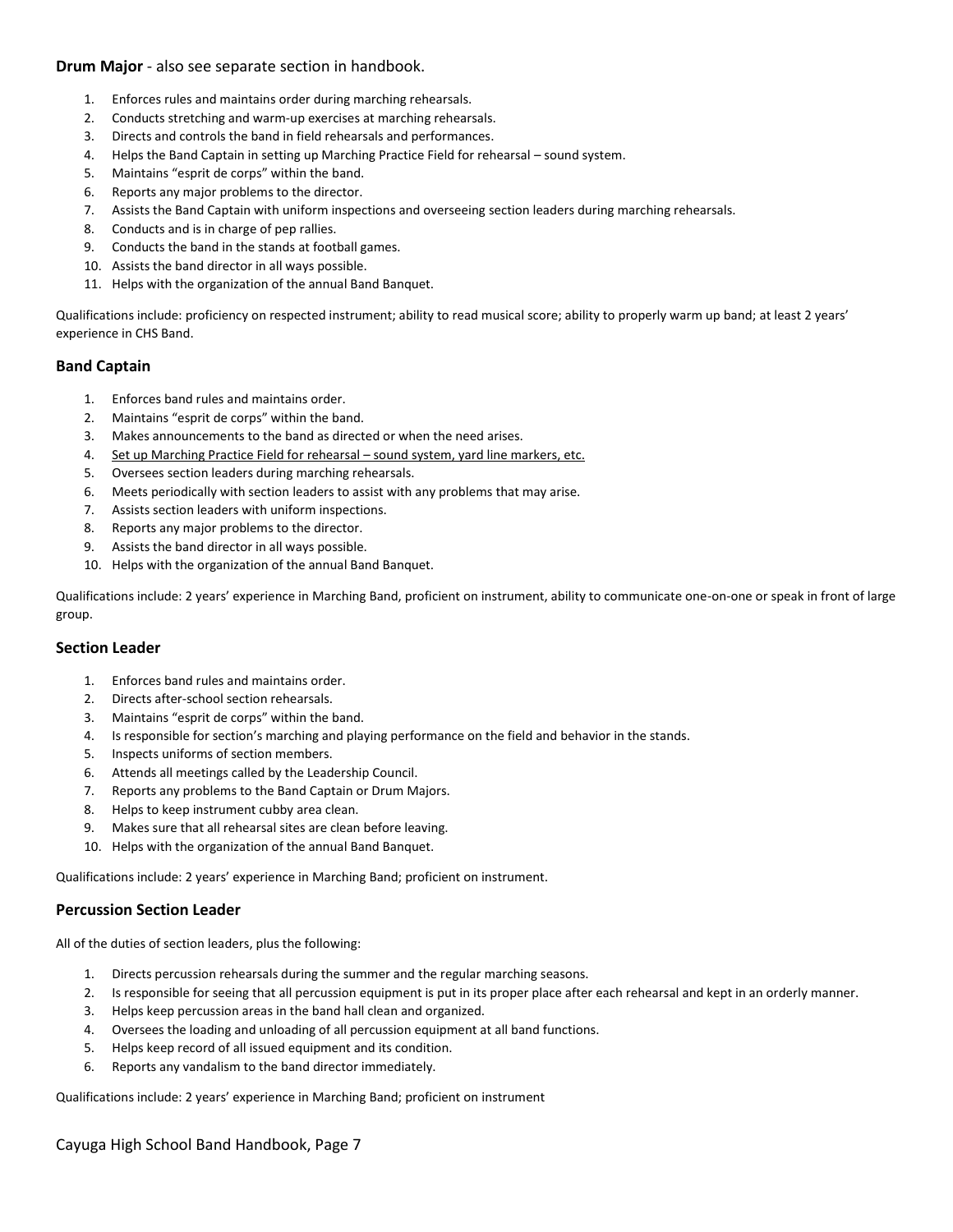### **Librarian**

- 1. Keep music library neat and orderly.
- 2. File and copy music as needed.
- 3. Make up marching folders with music for all sections during the summer.
- 4. Aid in passing out new music and collecting and filing it at the end of the year.

### **Loading Crew Captain**

#### **Marching Season**

- 1. Collect lists form section leaders of what is to be loaded.
- 2. Load and unload all equipment and uniforms for performances throughout the year.
- 3. Check to be sure that everything is tied down securely before truck is locked.
- 4. Check with band directors to ensure that all equipment is loaded.
- 5. Arrive at all marching performances 30 minutes before reporting time to unload all equipment in an **orderly and safe manner**.
- 6. Change into uniform after all cases are put back on the truck before performance.
- 7. Leave the stands early to change out of uniform and get cases out and ready to load.
- 8. Unload equipment at school after performance and clean out truck for return to bus barn.

#### **Concert Season**

- 1. Setup and take down all equipment for all Concert Band performances (local and out of town).
- 2. Change set between bands for concerts.
- 3. Load/unload truck for all contests as needed and acquire loading lists for each band.

### **Uniform Crew**

- 1. Must attend and lead uniform fittings.
- 2. Will instruct band on how to properly hang all uniform parts.
- 3. Must make sure that all uniforms fit correctly in all areas pant length, arm sleeve length, etc.
- 4. Keep an updated record of checked out uniforms and uniform items.
- 5. Ensure that all checked out items are labeled with number and student name where necessary.
- 6. Must report any damages of uniforms.
- 7. Help section leaders inspect uniforms prior to performance.
- 8. Must check uniform bags after each performance to ensure proper care in hanging uniforms.
	- a. Keep record of those who did not hang properly or left messy.
- 9. Keep record of uniforms that are dirty report to Band Director when a student does not properly clean.
- 10. Ensure that all items are collected and properly inspected at the end of the season.

\*The Band Director may assign other duties to leadership as needed.

# **The Drum Major**

### **Role and Responsibilities of a Drum Major**

The drum major is the leader of the marching band during rehearsals and in performance. His/her job is to carry out the instructions of the band director regarding what needs to be done with the band.

Some examples of what the drum major does include:

- Getting the band out to the rehearsal area, into the proper formation and ready to begin rehearsal
- Taking the band through warm-up exercises
- Leading the band through practice runs
- Helping rehearsals run smoothly and productively
- Leading the band in performance
- Adding to the overall showmanship of the band during performance with their own performance as the drum major
- Setting the standard for discipline, bearing, and conduct for the members of the band to follow
- Assisting in teaching marching to other members of the band
- Conducting Pep tunes at the behest of the band director at football games or Pep Rallies
- Leading the band in parade formation by marching in front of the first rank of instrumentalists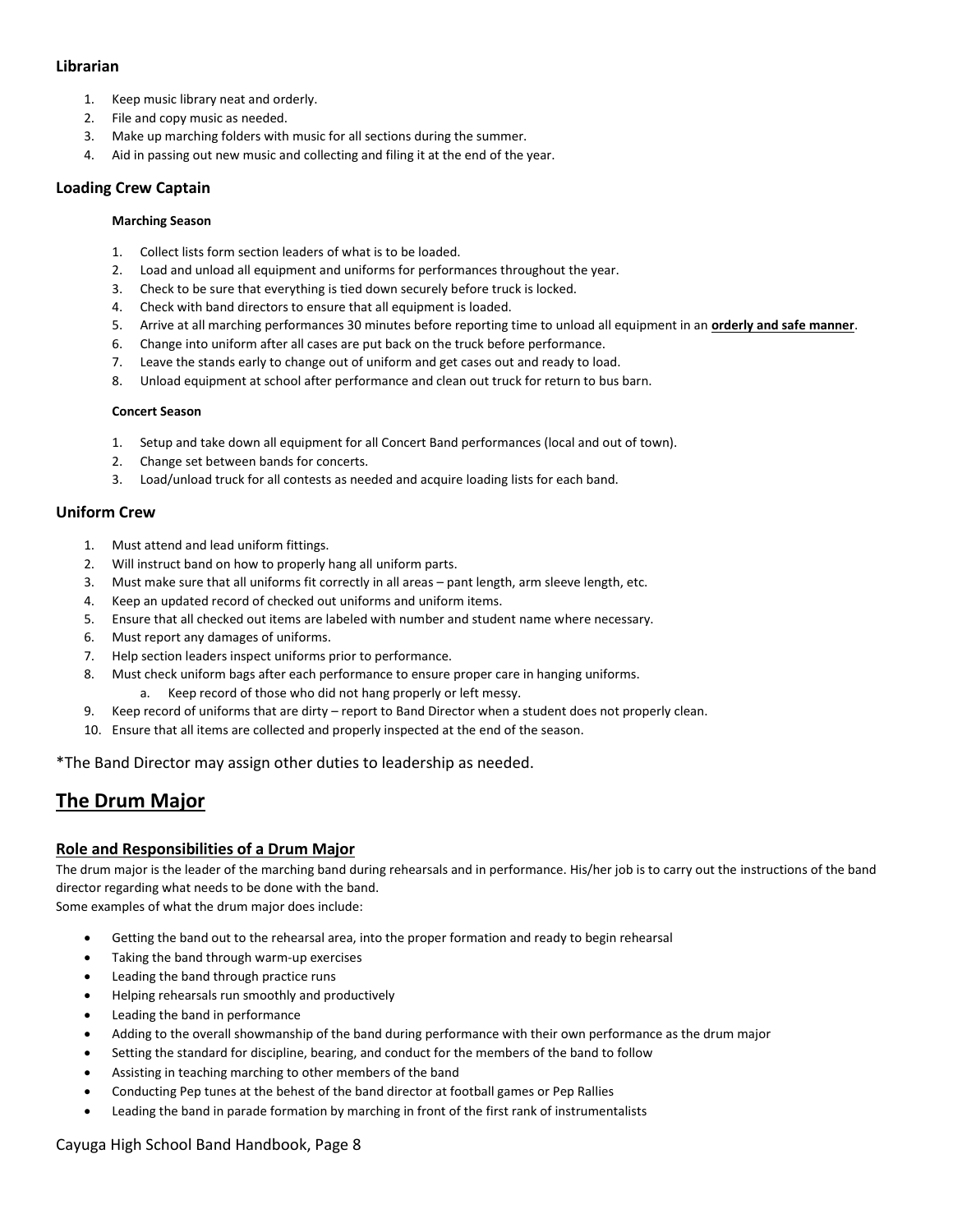- Signaling percussion section to roll-off to play during a parade
- Acting as the band's representative at award ceremonies and special functions

### **Characteristics of a Successful Drum Major**

Effective drum majors have a number of things in common:

- They have a good understanding of music
- They are skilled as a field conductor
- They have developed a high level of skill with a drum major baton or mace
- They have exceptional marching technique
- Their vocal commands are loud and easily understood
- They are highly responsible and reliable
- They are dedicated to having the band succeed
- They work well with both the band director and the membership of the band
- They know how to teach and assist other members of the band
- They have the ability to inspire the band in performance

### **Term of Service**

Drum Majors are selected for one school year. A former drum major must tryout to earn his/her position each year.

### **Leadership Council**

The Drum Major(s) are automatically a member of the Marching Band Leadership Council.

### **Replacement**

If the band director feels that any drum major is not performing his/her job at the level required for the best interests of the band, he/she may be pulled from the job and replaced by another drum major. A replacement drum major may be selected depending on the time of the season.

### **Selection Process**

Any member of the band in 9<sup>th</sup>, 10<sup>th</sup>, or 11<sup>th</sup> grade may trout to become the drum major for the following year. Tryouts will be held on a preannounced date and all drum major candidates are evaluated and selected by the band director.

The band director may select one or two persons to be the drum major(s) for the season, depending on the needs of the band and of the field show. A regular-uniformed student may be selected to assist in conducting a small portion of the show if the need is dictated by the drill design.

### **Uniform**

The drum major(s) will wear a school-provided drum major uniform for all events. Drum majors will need to purchase a whistle. Head Drum Majors will also use a mace. The student will have the option to purchase his/her own mace or use one provided by the school.

### **Auditions**

The band director will witness and score each audition. Students are required to meet minimum requirements in each section of the audition to be considered for selection as a drum major. Should a tie result between two individuals for one of the potential two or three positions, a second audition sequence will be held as a runoff. There are four (4) parts to the audition:

- Commands
- Marching and maneuvering skills
- Conducting
- Personal interview

#### **Commands**

All commands should be spoked in a broad, full, commanding voice. Any weakness or quavering in the tone of the voice detracts from the potency of the command and will undoubtedly lead to an indistinctive following of the command by the group.

\*Remember to precede each command with FOUR (4) claps.\*

| <b>COMMAND</b> | <b>PRONUNCIATION</b>            | <b>CADENCE COUNT</b> |
|----------------|---------------------------------|----------------------|
| Attention      | Band, (rest) ten-hut! (pride!)  |                      |
| Parade Rest    | Band, (rest) pa-rade rest!      |                      |
| Horns Up       | Band, (rest) hornz up! (sizzle) |                      |
| Horns Down     | Band, (rest) hornz down.        |                      |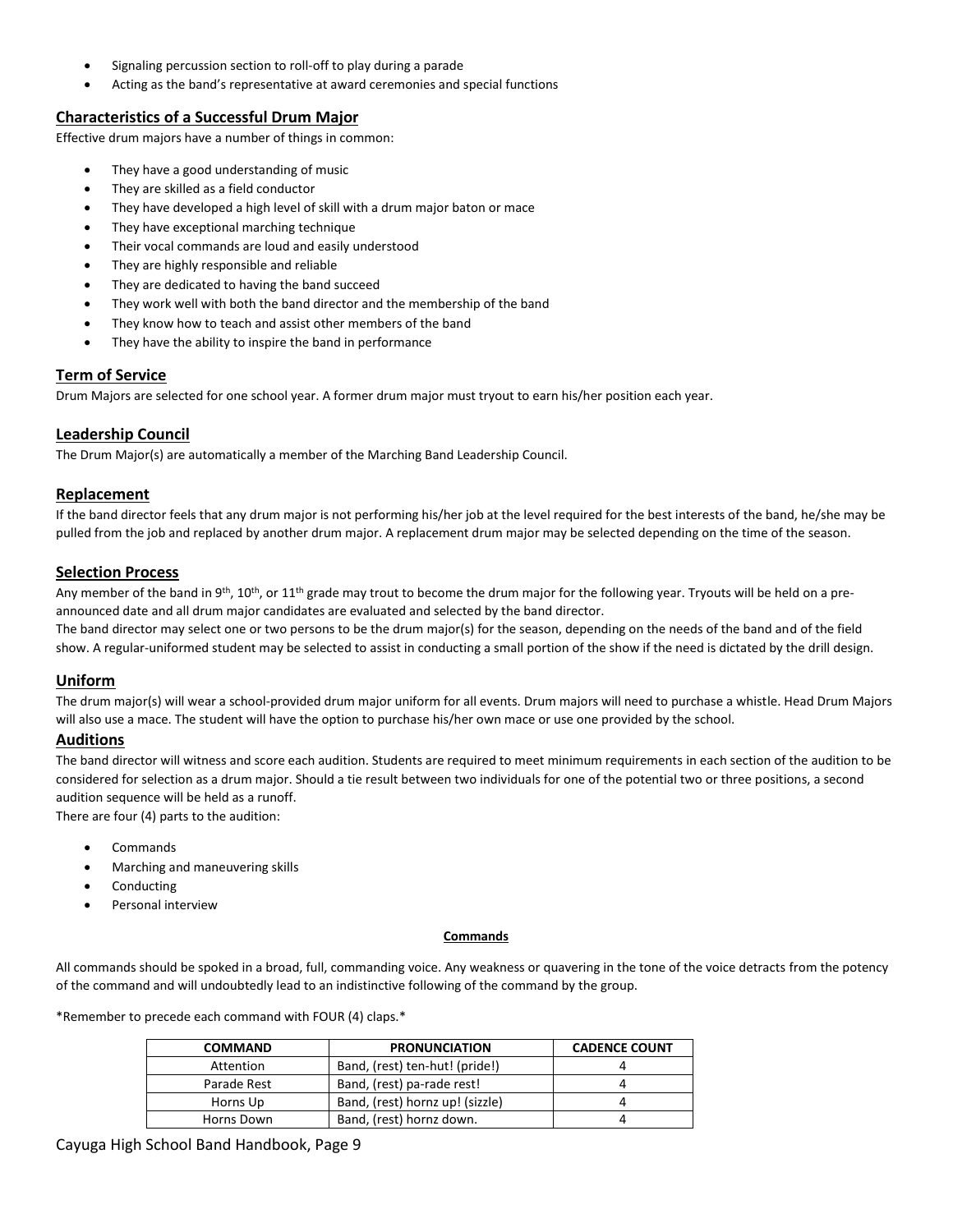| Marktime March         | Mark-time, March (rest)    |  |
|------------------------|----------------------------|--|
| <b>Forward March</b>   | Foh-ward, March (rest)     |  |
| <b>Backwards March</b> | Back-wardz, March (rest)   |  |
| Dress center dress     | Dress-centr, dress (snap)  |  |
| Dress left dress       | Dress-lehft, dress (snap)  |  |
| Dress right dress      | Dress-hright, dress (snap) |  |

#### **Marching and Maneuvering Skill**

Each drum major candidate must demonstrate skill in marching and maneuvering as part of the role as a drum major is to teach others to properly march. Candidates will be judged on the following criteria:

- Maintaining rock solid posture and poise at all times
- Crisp execution of moving commands
- Proper recognition of commands
- Proper sized steps in all maneuvering components
- Maintaining field position for all facings (no drifting)

#### **Conducting**

A drum major must exhibit competency in conducting. Conducting is about demanding attention from those you are leading. A good conductor must not only keep a steady tempo, but also use expression through the face, hands, and body, and provide cues for entrances, cutoffs, dynamic and style changes, etc.

Candidates will be required to show conducting patterns in 2, 3, and 4 time. You will show prep & dut, four (4) measures of conducting, and a cutoff.



Each candidate will also conduct a piece provided by the band director. The tune will be played at the tryout and the drum major candidate will conduct as if he/she were conducting a group. Be creative in cuing (just imagine where the instrument groups are and cue them – it does not matter in which direction).

#### **Personal Interview**

Each candidate will be asked a series of questions about drum majoring from the band director. Questions may include such topics as attitude, work ethic, dealing with bad situations, loss of focus, reacting to successful and disappointing events, communication, support of the band director, etc.

#### **Judging**

A composite score will be calculated by the band director, these scores will not be made public. The top candidate(s) will be announced as early as the following day or at a suitable time as determined by the band director.

#### **IMPORTANT NOTE**

**All audition results are final, not subject to change, not reviewable, and – under no circumstances – will the details of the decisions made be discussed publicly. Make sure you are prepared for any outcome and possess the wisdom and maturity to accept the decisions made.**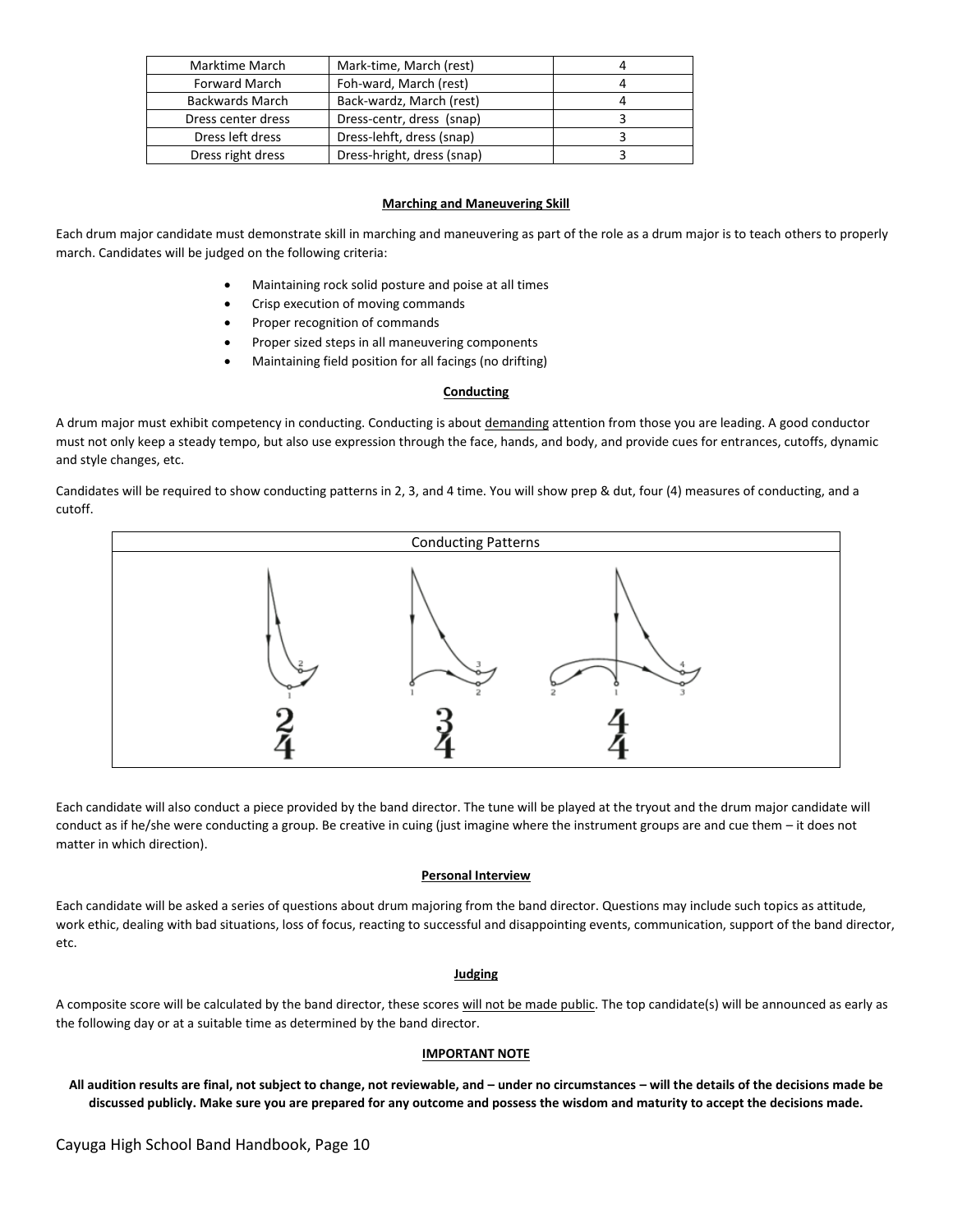# **Trip Conduct**

When any group in the Cayuga ISD Band Program travels, there are rules and guidelines that must be followed. Failure to follow any of these rules or guidelines will result in travel privileges being removed for a period of time to be determined by the band director. When the band travels, we must always present ourselves in a positive manner that reflects upon our band family, our school, our community, and ourselves. There will be a zero tolerance policy for misbehavior when we are on a trip of any kind.

The following rules will be followed at all times:

- 1. All school rules, policies, and procedures apply and will be in full force on any band or school sponsored trip.
- 2. All band members must travel with the group to and from all activities. Certain circumstances dictate that sometimes members must travel separately. Those instances will be dealt with on a case-by-case basis.
	- a. Driving or riding in private vehicles is not permitted unless prior authorization has been obtained from the director and the principal.
	- b. In the case alternate travel is desired, the **Alternate Travel Form** must be signed by both parent and principal and turned into the director prior to an event. **(See sample attached Alternate Travel Form)**
		- i. An alternate travel form must be filled out for EACH event your student will be needing alternate travel.
		- ii. Forms can be found outside of the band office.
	- c. A parent, guardian, or prior approved spouse must sign a student out at the bus. No other person will be allowed or accepted unless already approved by the director or principal prior to the day of an event.
- 3. Stay seated at all times while the bus is in motion.
- 4. Yelling on the bus will not be tolerated.
- 5. Instruments are not to be played on the bus or to and from a performance only while instructed by the director
- 6. Each member is responsible for his or her individual equipment and uniform.
- 7. The use of alcohol, drugs, and tobacco is a violation of civil law and will be dealt with accordingly. A violation of this rule will result in dismissal from the band.
- 8. Please work hard to keep our buses and our band trailer neat, tidy, and free of trash. The buses are a privilege and we will treat them as such.
- 9. Use of headphones is required when listening to music.
- 10. Public displays of affection will not be tolerated.
- 11. Foul, inappropriate language will not be tolerated.

In the case of an overnight trip, students will not be allowed in any room other than their assigned room without the presence or consent of a director or other chaperone.

 In extreme cases (stealing, drugs, alcohol, tobacco, etc.) the director reserves the right to send any student home at the parent's expense with a possible expulsion from the band program.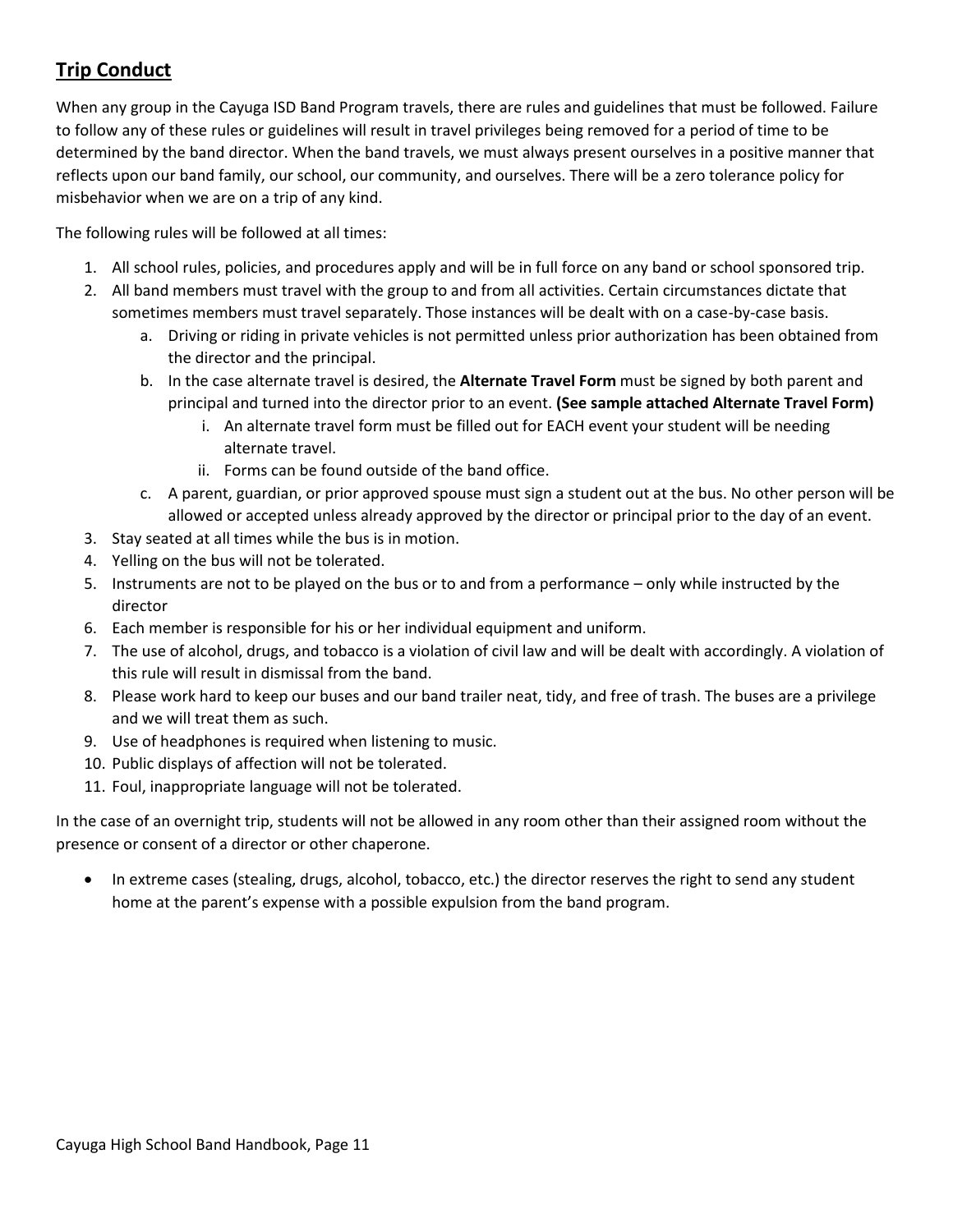# **Discipline**

Students who are in the band program are expected to set good examples for all students while at school and also in the community. Band members are expected to follow all Cayuga ISD policies regarding proper student behavior. If a band member violates these policies appropriate disciplinary actions will be taken in accordance with the school policy in addition to loss of privileges and band consequences.

The following is a list, in no order in particular, of possible consequences resulting from bad behavior:

- 1. Verbal warning
- 2. After school detention
- 3. Laps/push-ups/sit-ups
- 4. Sentences/Apology letter
- 5. Removal from performance
- 6. Trip forfeiture
- 7. Participation grade reduction
- 8. Loss of chair placement
- 9. Reassigned seating
- 10. Parent/guardian contact
- 11. Possible expulsion from band

# **Grading Policy**

- 1. Eligibility The Cayuga Band is only successful if all students participate. In order to fully participate in the band program, students will have to meet eligibility requirements set forth by UIL. UIL requires that all students who participate in extracurricular activities maintain a minimum of a 70% average in all classes. Failure to maintain a 70% for the six weeks will result in the student being ineligible.
	- a. In the event that a student becomes ineligible due to grades, the student is still required to attend rehearsals so they may be ready for the next performance they are eligible to play.
- 2. Six weeks grades in band will be determined by tests and daily work. Written tests and/or performing tests may be given. Citizenship grades will be based on student attitude and behavior. A band member's behavior should reflect the highest standards in all classes, not just band.
	- a. **Participation grades** will be given on a daily basis simply by being in class with all items needed for the day participating in class.
	- b. **Evaluation** of students may include, but not limited to, the following areas:
		- Assigned music or excerpts
		- Play-off materials
		- Chair tests
		- Objective sheets
		- Folder checks, pencil check, supply check
		- Scales Test
		- Fundamental music theory
		- Participation and attendance in rehearsals and performances
		- Written test
		- Proper instrument technique and care.
- 3. Marching Performance Expectations Students are expected to perform with excellence. Part of that excellence is being prepared with all music for halftime performances. Students that are not completely prepared for the performance will not be allowed to march during the halftime show until they have played the music to a director. At that time, the band director will make a decision on the student's participation in the next performance. Grades will be taken for performances and not performing will affect the student's grade. Even if the student is not performing at halftime, students are still required to attend the game.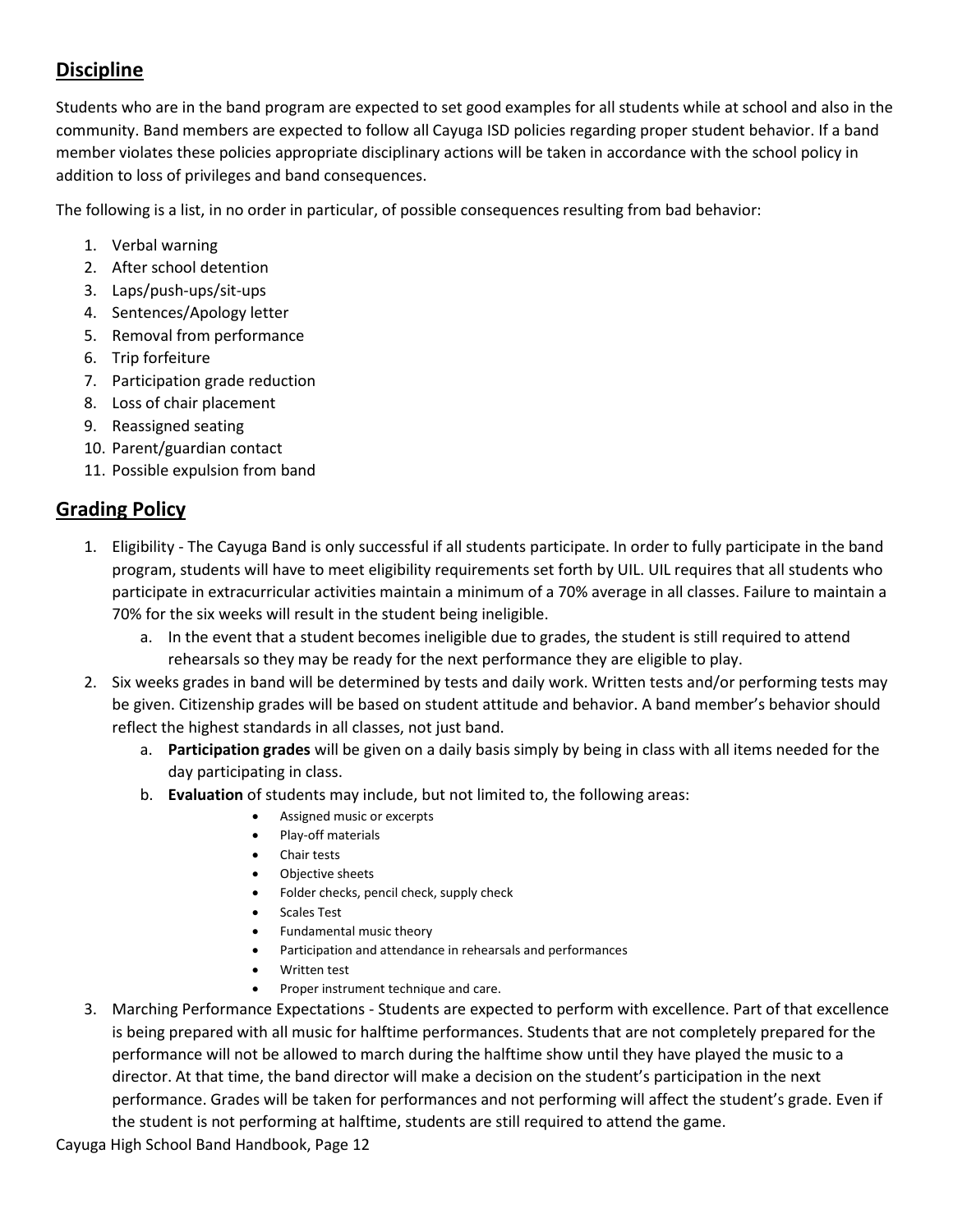# **Concerning Covid -19 Precautions in the Band Classroom**

\* The instrumental music classes will follow CDC, TEA, UIL, TMEA, and CISD guidelines to ensure a safe learning environment.

- \* Sharing of wind instruments will not be permitted.
- \* Percussion equipment will be disinfected after every use.
- \* Music stands and chairs will be disinfected after every use.
- \* Wind accessories should not be shared.
- \* Rehearsal accessories should not be shared.
- \* All breathing exercises must take place outdoors.
- \* Paper towels or the trash can to be utilized for saliva collection and clean up.
- \* Hand sanitizer stations placed throughout the classroom.
- \* Disinfecting wipes to clean equipment and classroom furniture.

\* Off-campus fine arts performances will only be conducted if specific guidance is provided by an authorized entity (e.g., CISD, TEA, UIL, TMEA, etc.).

\* Sharing water will not be allowed.

\* Concerts/performances may be adjusted based on health and safety guidelines provided by an authorized entity (e.g., CISD, TEA, TMEA, UIL, etc.) including but not limited to transportation procedures, number of attendees, and the orientation of concerts.

\* Community requests for performances in the Fall semester will be determined at the beginning of each month.

# **Communication**

The Cayuga Band uses several forms of communication:

- Google Phone number Ms. Joslin has created a google number that you can call or text at any time (this was created so that my personal number was not given out to the entire district.) **903-392-7176**
- Remind Text your class code to 81010 or add the code on the Remind app.
	- $\circ$  Parents are encouraged to join but it is mandatory that each student has access to remind if a student does not have a cell phone or email then a parent/guardian must be added.
	- $\circ$  Parents are to join the class code that fits with their student(s).
	- $\circ$  Remind will be the primary and quickest source of information and contact for band information.
	- o Class codes are the following:
		- **Seniors: @cayugab22**
		- Uniors: @cayugab23
		- Sophomores: @cayugab24
		- **Freshman: @cayugab25**
		- 8<sup>th</sup> graders: @cayugab26
- Facebook Cayuga Wildcat Band
- Website https://sites.google.com/view/cayugaband
- $\bullet$  School website [www.cayugaisd.com/band](http://www.cayugaisd.com/band)

Ms. Joslin can also be reached via email a[t JJoslin@cayugaisd.com,](mailto:JJoslin@cayugaisd.com) on remind, or at the band hall 903-928-2102 ext. 024.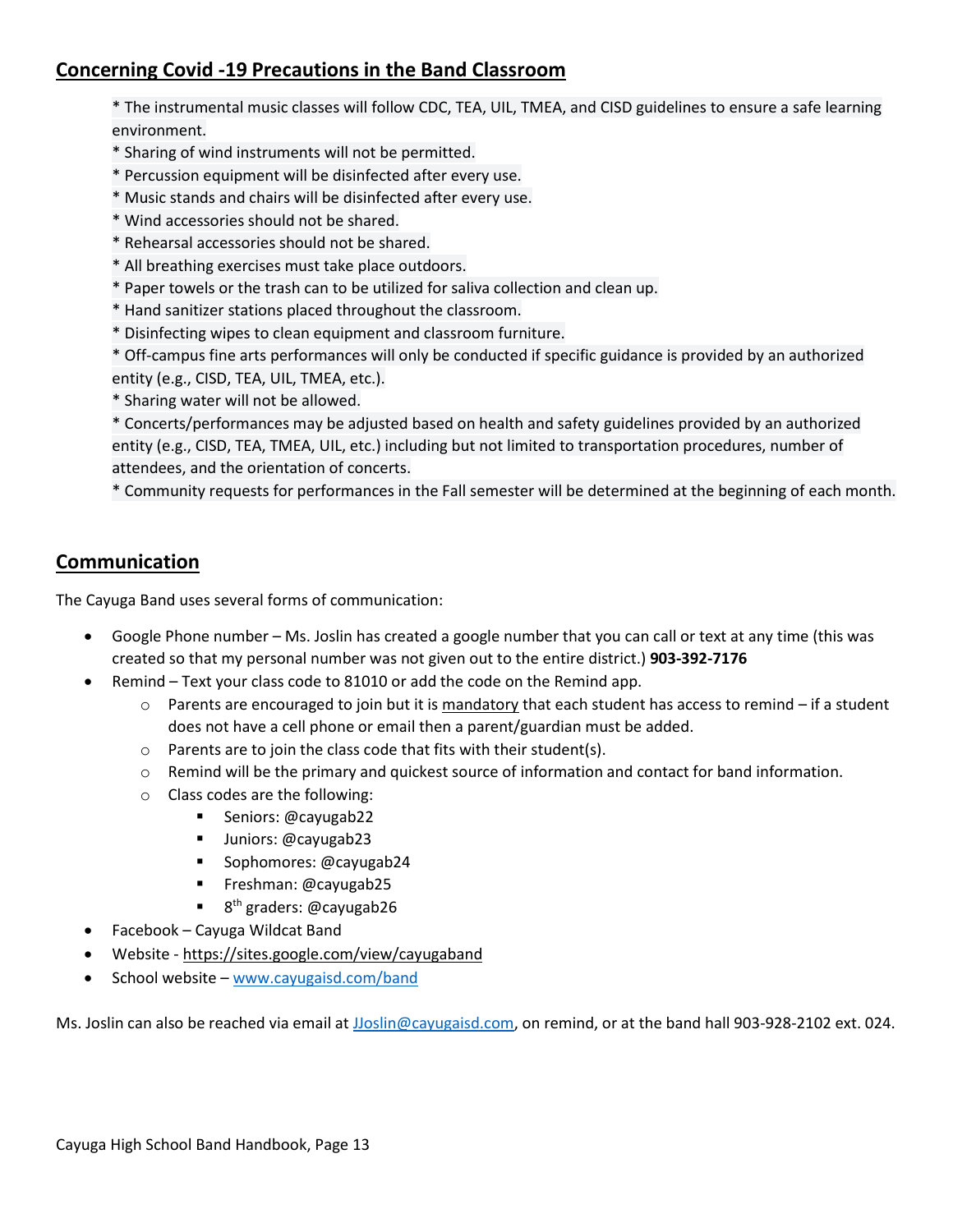# **Interpretation of Policies & Regulations**

This handbook has been prepared as a general guide to the operation of the Cayuga High School Band. It must be understood that the students with whom this department is entrusted are all individuals. Therefore, it is necessary to understand that every infraction is unique, and the Director of Bands, with the consent of the CISD administration, has the authority to render all judgements concerning any matter pertaining to the overall band program and its operation. This handbook is provided to help insure that the band program will be an enjoyable and rewarding educational experience for all its members, and is intended for you to refer to throughout the year. Clear expectations are established at the beginning of the school year help make this possible. Please do not be overwhelmed by the information, especially if you are new to the program. The band experience should be a positive one, and this can be achieved through cooperative teamwork among the director, parents, band members and the community. Any member of this organization should consult this handbook in order to better understand the rules, regulations, and guidelines of this band program. By reading and signing the attached form, you agree to follow all the rules contained within this handbook and are subject to the rewards and consequences outlined within.

# Please fill out at return the following forms by August 9<sup>th</sup>.

- □ Handbook Agreement Form
- $\Box$  Registration Form & Money
- □ UIL Acknowledgement Form
- □ Medical Release Form
- $\Box$  Instrument Contract (students that borrow school owned instruments)
- $\Box$  Pre-Physical Form All students must get a new physical this year.
- $\Box$  Case of 24+ count water
- All About Me Page